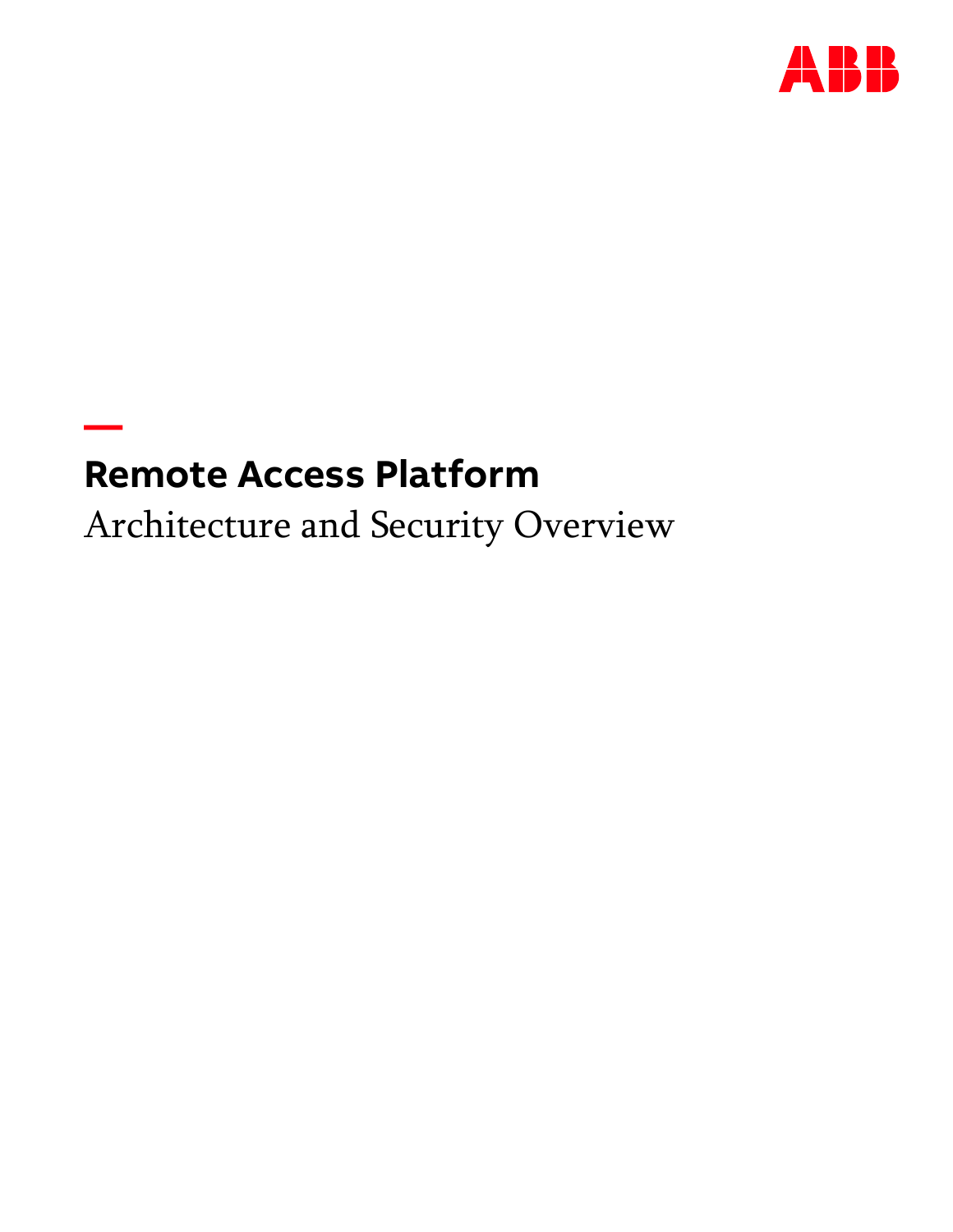## **Table of Contents**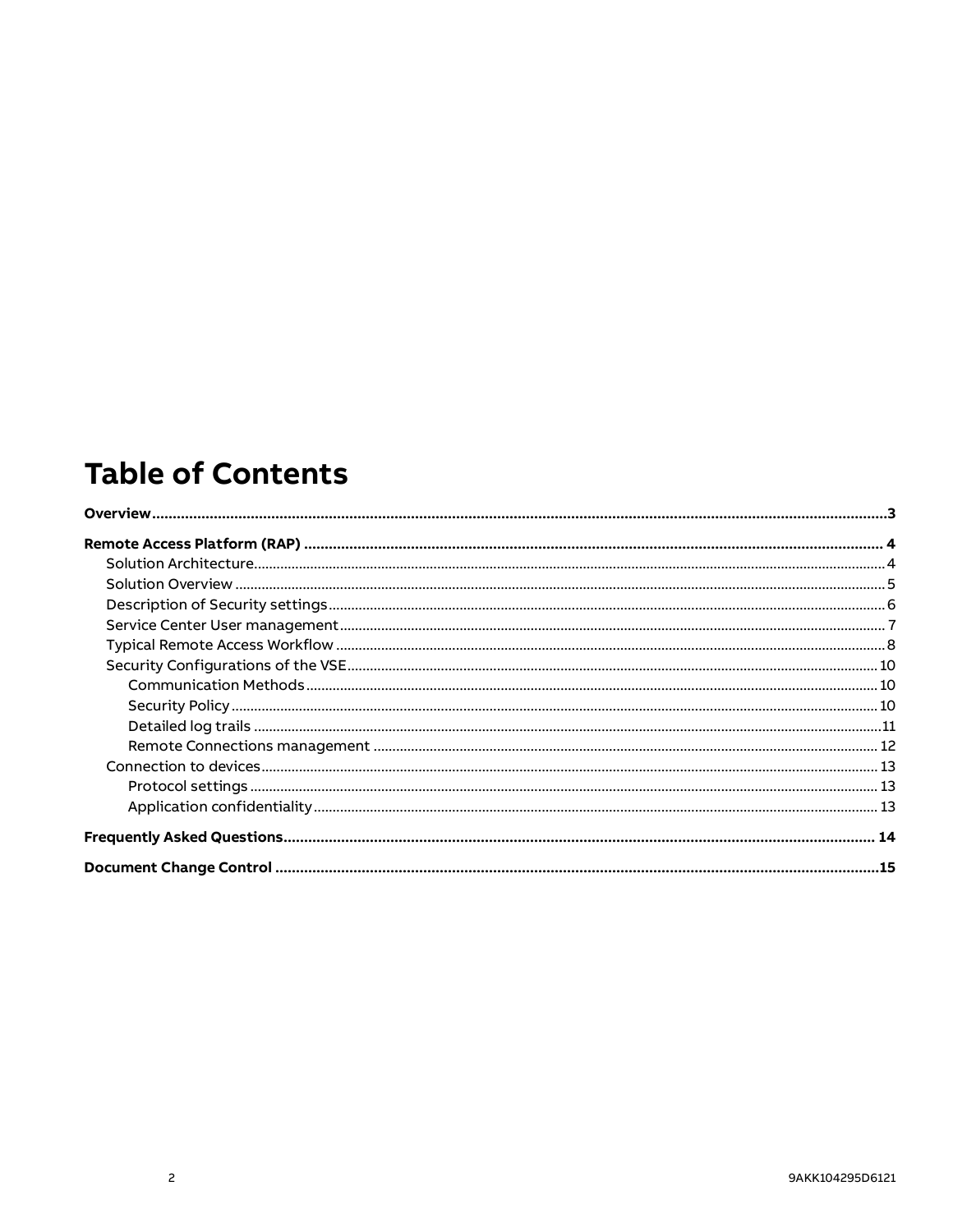## <span id="page-2-0"></span>**Overview**

Solving a problem quickly and effectively from a remote location while providing a customer with excellent personal attention is a goal which can be difficult. In today's technological world, when a vendor or service provider supporting a mission critical application requires remote access, they often encounter substantial objections. Information Security Officers are faced with the dilemma of keeping networks secure and at the same time receiving vital remote support.

ABB has deployed new technology which provides the most innovative remote support offering in the industry. ABB's Remote Access Platform (RAP) was deployed in 2009 as the standard method used to provide remote support, as well as continuous remote monitoring and diagnostics. RAP security features address the concerns of IT administrators on security issues that surround remote support technologies. This document describes the security aspects of the solution.



**Architectural overview**

With RAP, ABB securely deploys remote support to equipment installed behind customer firewalls. This solution has been designed for high performance and security at every level of its architecture. It securely communicates over the Internet and links ABB equipment to a central server at ABB. Through the RAP, your equipment can now provide performance data, alerts, and alarms to our support team so that we can deliver proactive, rapid service and support with advanced remote troubleshooting capabilities. Below is a technical description of this solution.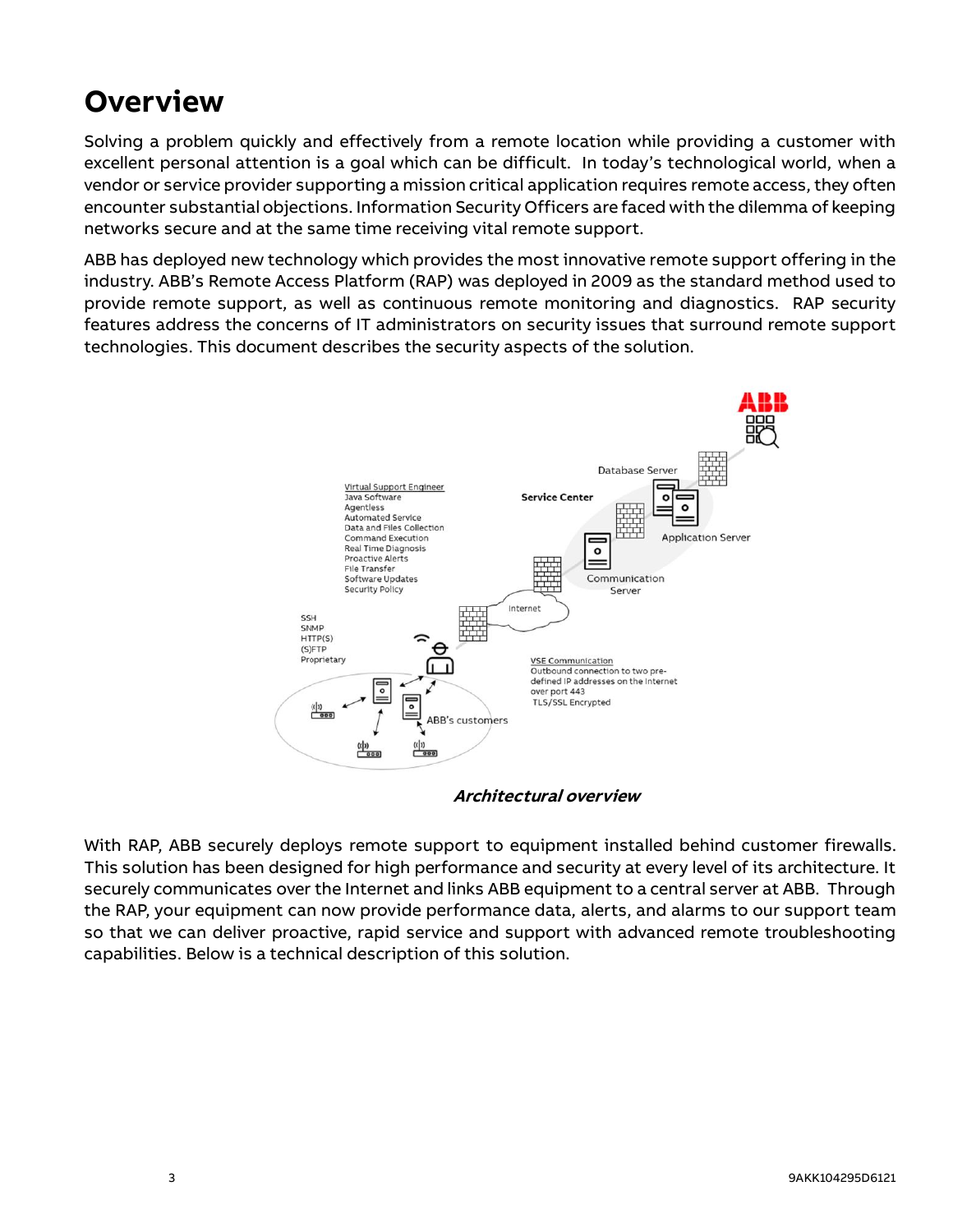## <span id="page-3-0"></span>**Remote Access Platform (RAP)**

The ABB Remote Access Platform provides a secure connection to the site that is configured to meet all IT and regulatory security requirements.

### <span id="page-3-1"></span>**Solution Architecture**



**Security layers overview**

Remote Access Platform consists of five layers:

- Layer 0: Users launch the Service Center User Interface in the Web Browser
- Layer 1: Application and Database Servers residing in DB DMZ
- Layer 2: Communication Server residing in Web DMZ (accessible from Internet)
- Layer 3: Virtual Support Engineer (VSE) residing at client's facility (behind firewalls) and external users connecting to the Service Center from Internet
- Layer 4: Logical devices monitored by VSE (servers with software monitoring onfield devices connected to them by Optical links, Bluetooth, etc., or with other software where performance should be checked by VSE)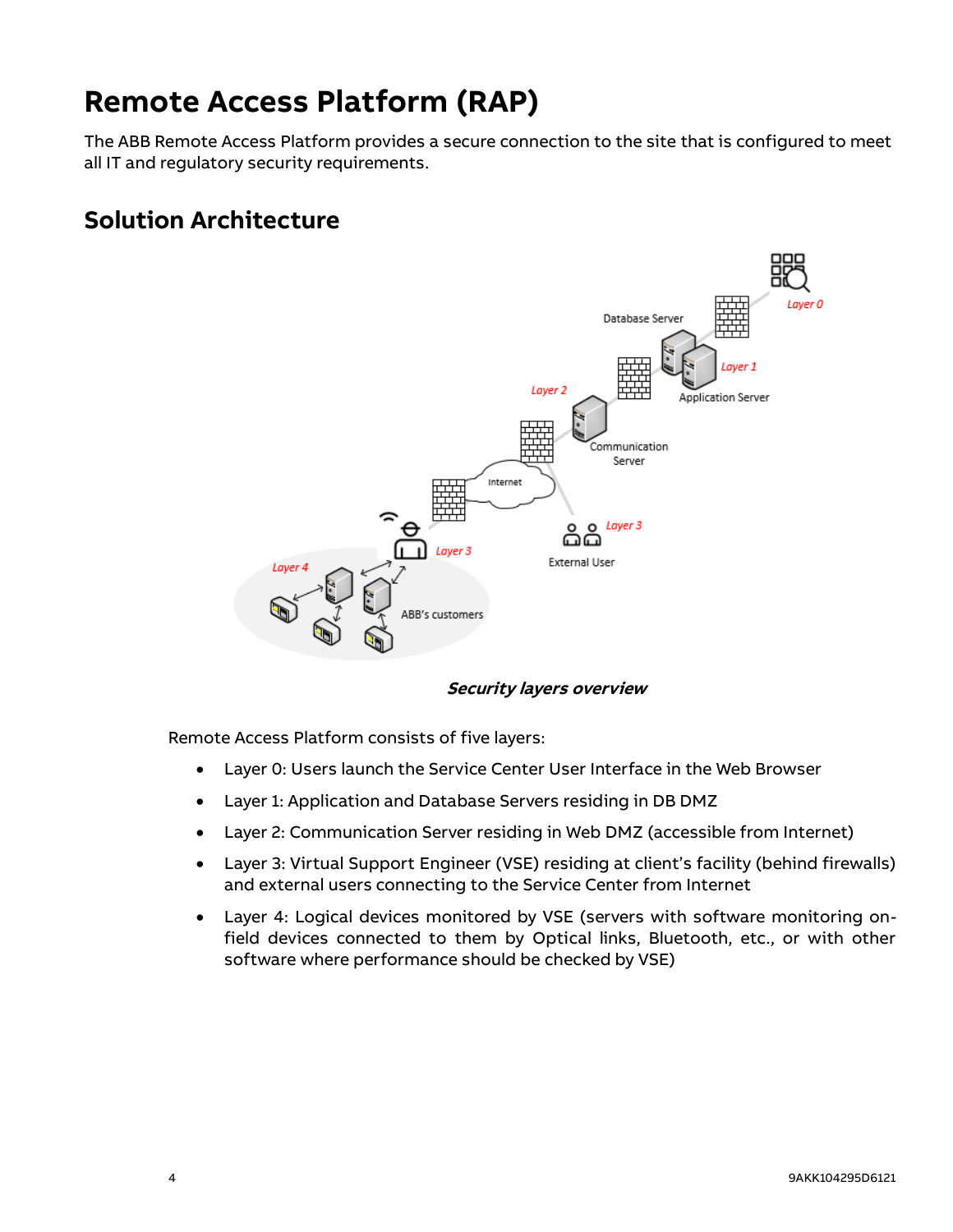### <span id="page-4-0"></span>**Solution Overview**

- Application and database servers host the Service Center This is a web application server that functions as the core of the system, acting as knowledge repository, control center and communication hub.
- Communication Server Provides secure connection between VSEs and the Service Center.
- Virtual Support Engineer Java software application located at the customer facility, which monitors supported devices and systems.
- Device An instance of Product Line (PL) defined in VSE. May stand for PC where software supervising field device is deployed. Product Line is defined by ABB on the Service Center and represents the homogenous group (family) of devices. PL enables the VSE to collect data or perform various activities on devices defined at the customer site (in the VSE).

Before connection to Service Center can be established:

- Service Center definition must be added in the VSE
- Registration file of VSE must be delivered to the Service Center to define this VSE and import its fingerprint to the Communication Server. The fingerprint is unique for each VSE installation and securely stored on the VSE machine.

Every time the VSE exchanges data with the Service Center, it is through the secure TLS/SSLencrypted tunnel, which is established after authentication of the server-side X.509 certificate and client – side fingerprint.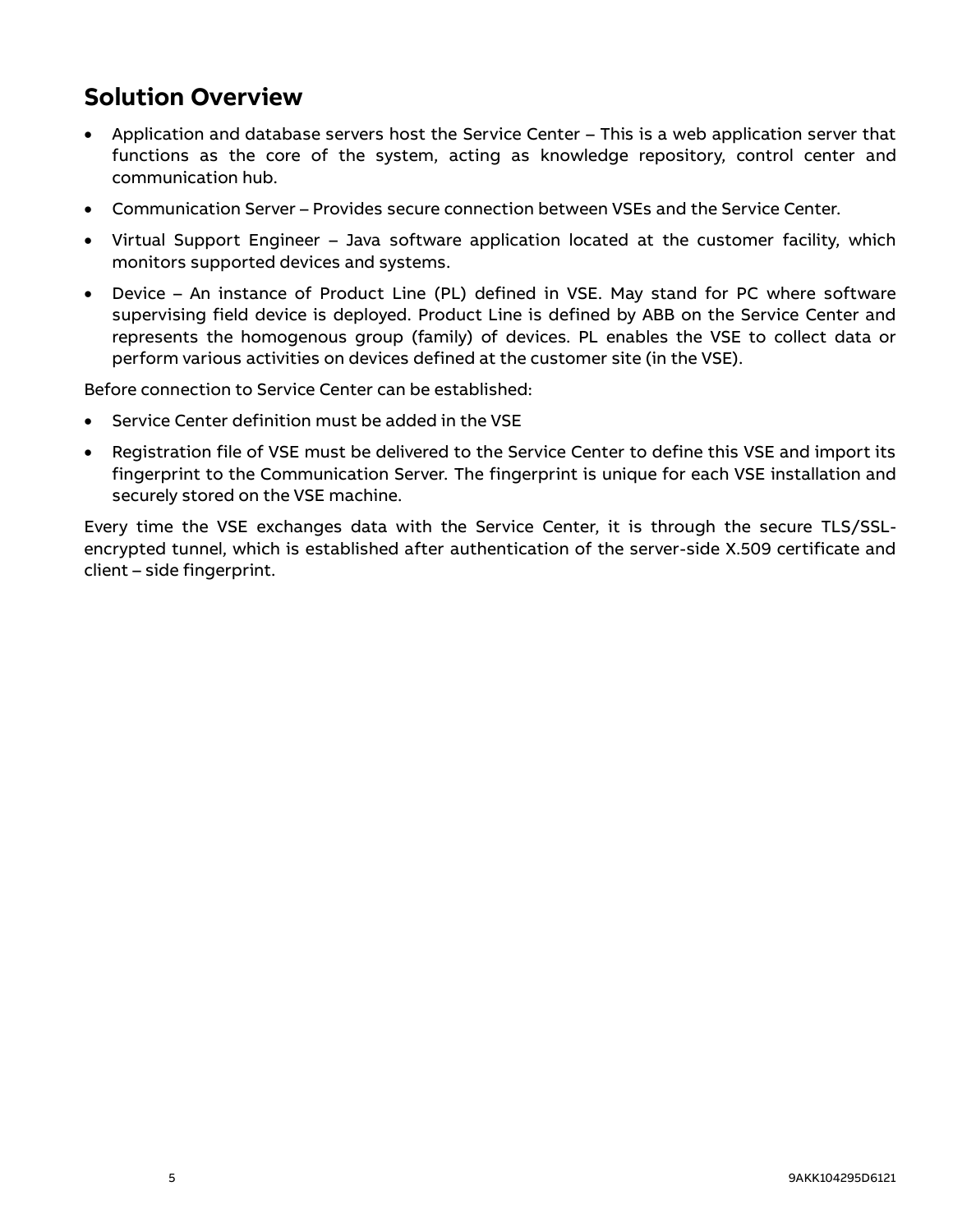## <span id="page-5-0"></span>**Description of Security settings**

Layer 0:

• Users access the Service Center over https. Only a selected group of users, previously registered in the Service Center, can access the application. Privileges are granular. More detailed description can be found in [Service Center User management](#page-6-0) section.

Layer 1:

- Communication between the Application server and the Communication Server is TLS/SSLencrypted and each time it is initialized by the Application Server.
- Only messages coming from the previously registered VSEs are retrieved from the Communication Server. VSE registration records include the VSE's fingerprint (a piece of data computed on the VSE which is unique for every VSE).

Layer 2:

• Communication between the Communication Server and VSEs is TLS/SSL- encrypted with server-side certificate.

Layer 3:

- VSE can only communicate with the Communication Server whose public X.509 certificate is signed by a certificate authority which is trusted by the VSE through initial configuration.
- Communication is TLS/SSL-encrypted
- Communication is outbound only (i.e. VSE initiates the HTTPS session) with the VSE frequently polling the server for pending connection requests from users.
- All data gathered by the VSE can be browsed from the VSE Web User Interface and can be sent manually to the Service Center operator when needed.
- Users connecting to the external interface of the Service Center require an X.509 personal certificate issued by ABB and installed on their computer. It is verified by the server before the login screen to the Service Center displays. Communication is TLS/SSL – encrypted.

Layer 4:

- All Remote Activities are logged on in the VSE, as well as, in the Service Center.
- VNC remote desktop sharing sessions can be video recorded. The file is then saved on the VSE, as well as, on the Service Center.
- Security Policy Every activity supported by the VSE can be given one of the following permission statuses: Allowed, Forbidden, Requires Approval. More detailed description can be found i[n Security Configuration of the VSE -](#page-9-2) Security Policy section.
- Each remote access session can be terminated by the VSE administrator.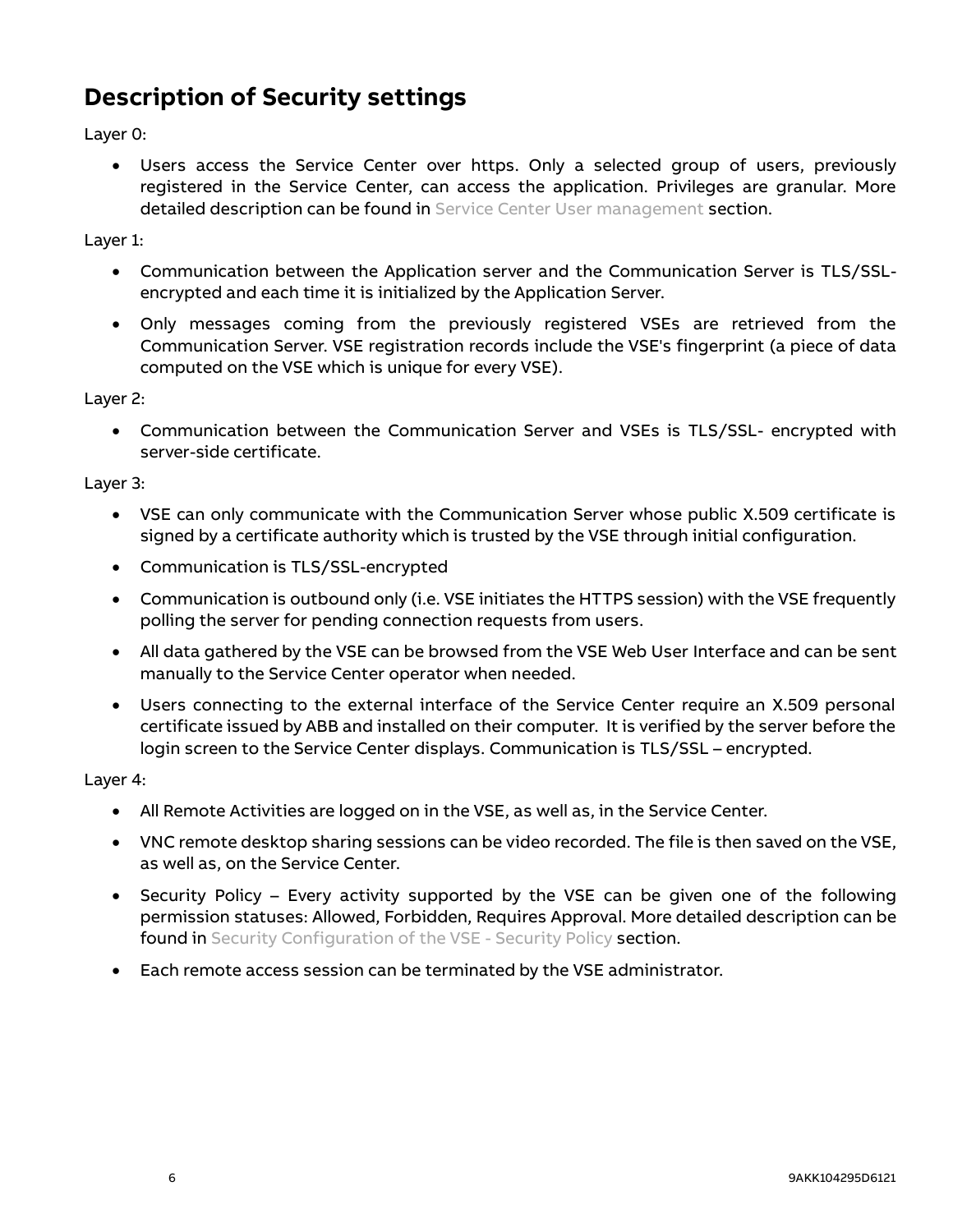### <span id="page-6-0"></span>**Service Center User management**

The Service Center administrator sets granular privileges for support engineers to use RAP. The system uses a role-based access control schema to assign permissions. User permissions vary according to the user's role. Roles are assigned to users per site, i.e. access control is not only granular to the level or privileges, but also limits the scope of the privileges to a given site.

There are five roles in the Service Center:

- Administrators manage VSEs install base and grant access to internal and external users from Service Center Administration Portal
- Group managers user with administrative privileges within the specified site group.
- Operators:
	- $\circ$  Viewer user who can only view the reports coming from the site.
	- $\circ$  Distributing Operator user who also has the possibility to distribute software to the site.
	- o Site Manager user who has the additional privilege to perform all remote activities on the site.

Only users with administrative privileges can add new users to the application and register VSEs. Users with one of the Operator's roles cannot change their privileges or perform any administrative tasks.

Access to the Service Center must be requested by the RAP Regional Managers or Local group Administrators. Permissions to access individual plants or to operate specific commands on given assets are decided locally and dependent on contracts signed with the end customers. Connections from Service Center to the customer premises are also regulated by customers. They can deny or stop such connection at any time as described in [Security Configurations of the VSE -](#page-9-2) Security Policy section.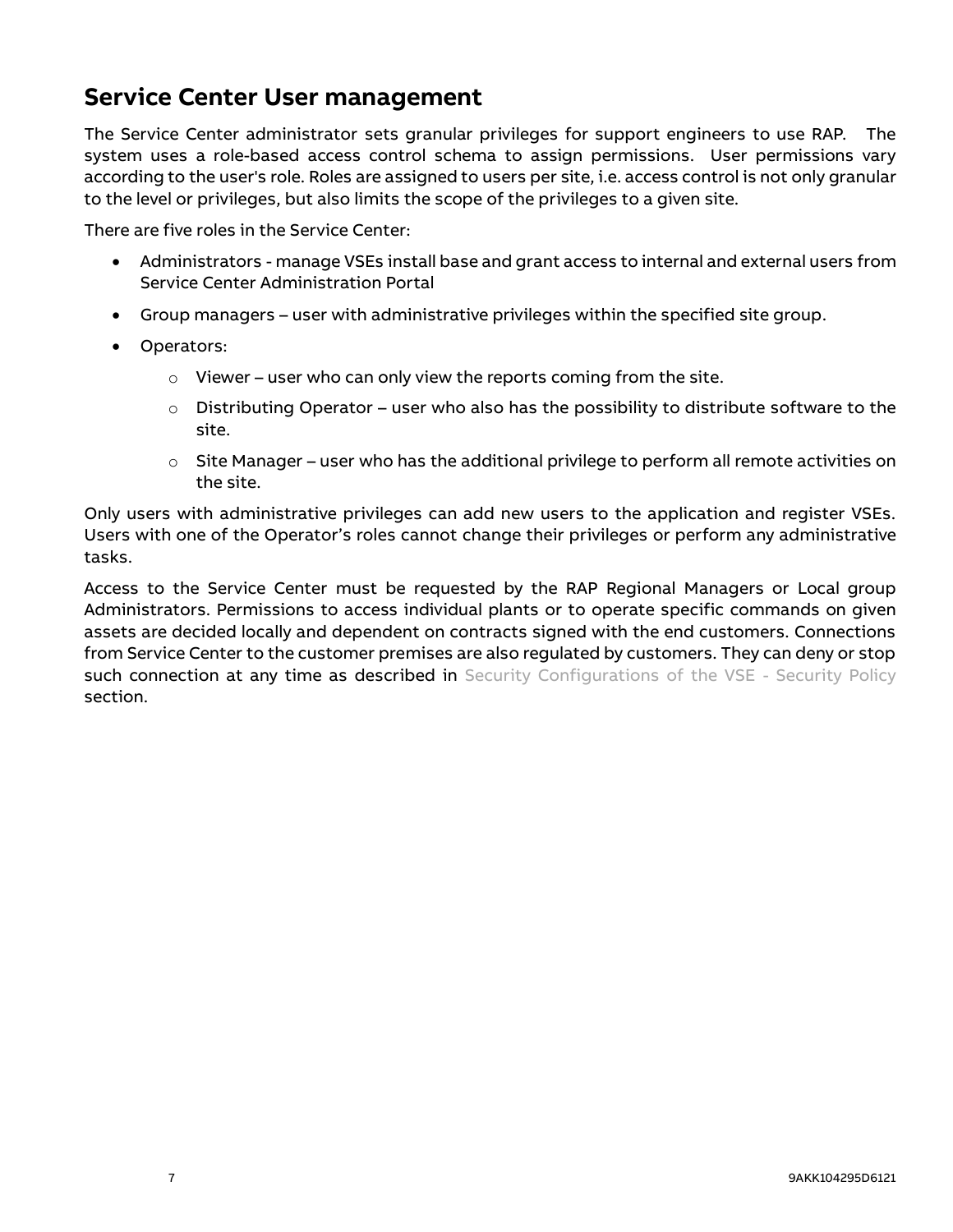## <span id="page-7-0"></span>**Typical Remote Access Workflow**



**Communication workflow overview**

When the support engineer gains Secure Remote Access to one of the units from his desktop, the system creates a remote access task request on the Service Center (1), filling it with all the appropriate parameters defined by the user. (2) The request is then placed on the Communication Server using HTTPS protocol. (3) The appropriate VSE polls the Communication Server for new messages every predefined number of minutes using HTTPS protocol. The new request is retrieved. (4) Depending on the current VSE configuration, the following occurs:

- Manual approval: the system sends an email to the local system administrator requesting his approval for the remote access. The administrator can click on the link in the email to view the request details.
- Automatic approval: the remote access is automatically granted for the period requested.

(5) VSE opens an outgoing, encrypted, TLS/SSL connection over port 443 to the Communication Server.(6) Once the secured connection is established, VSE sends a message to the Service Center (using HTTPS) acknowledging that it is ready for remote access. (7) The Service Center polls the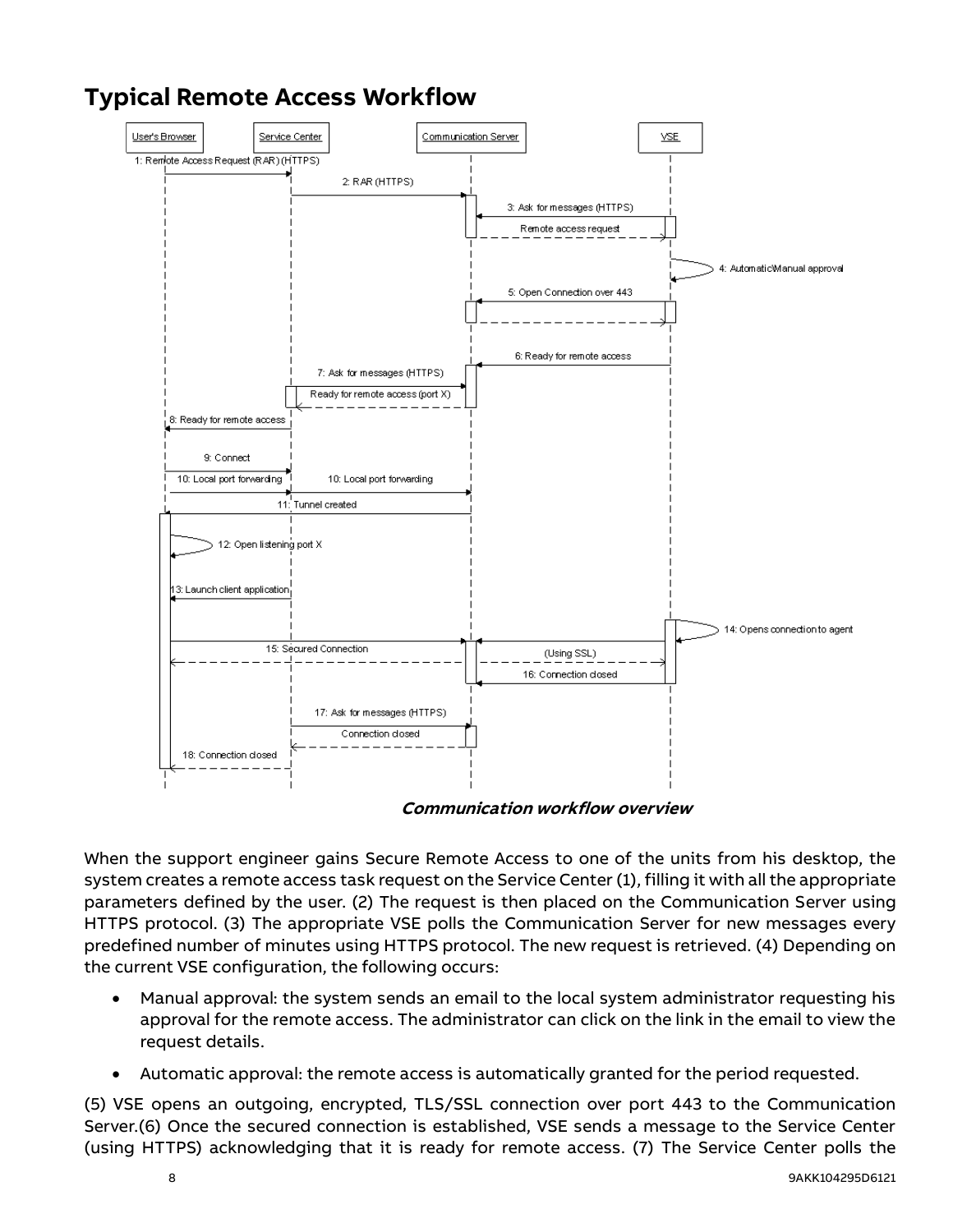Communication server and receives the notification that the new tunnel has been established on port X (port X is chosen from list of available ports). (8) The Service Center sets the remote access request to the "ready" status. (9) The engineer is getting his remote connection initiated, (10) which implies the request to the Communication Server for the local port forwarding. (11) The Communication Server creates SSH tunnel to the User's computer. (12) Local forwarding client downloaded from the Service Center on the user's computer opens a listening port X to be used by the engineer-side client in the remote access. (13) The Service Center launches the appropriate client application on user's computer. For example, in the case of desktop control a VNC client is launched with a live connection to the unit. (14) The VSE opens a connection to the appropriate agent on the unit case using the appropriate protocol (for example the VNC agent in the desktop control). (15) All the data flows between the VNC server and the VNC client through the established secured communication channel (over TLS/SSL). (16) When the predefined session time has elapsed, the VSE closes the connection and notifies the Service Center. (17) The Communication Server detects that the session has been terminated by the Virtual Support Engineer and closes the listener socket. (18) When Service Center recognizes that the connection has been closed – closes the client application.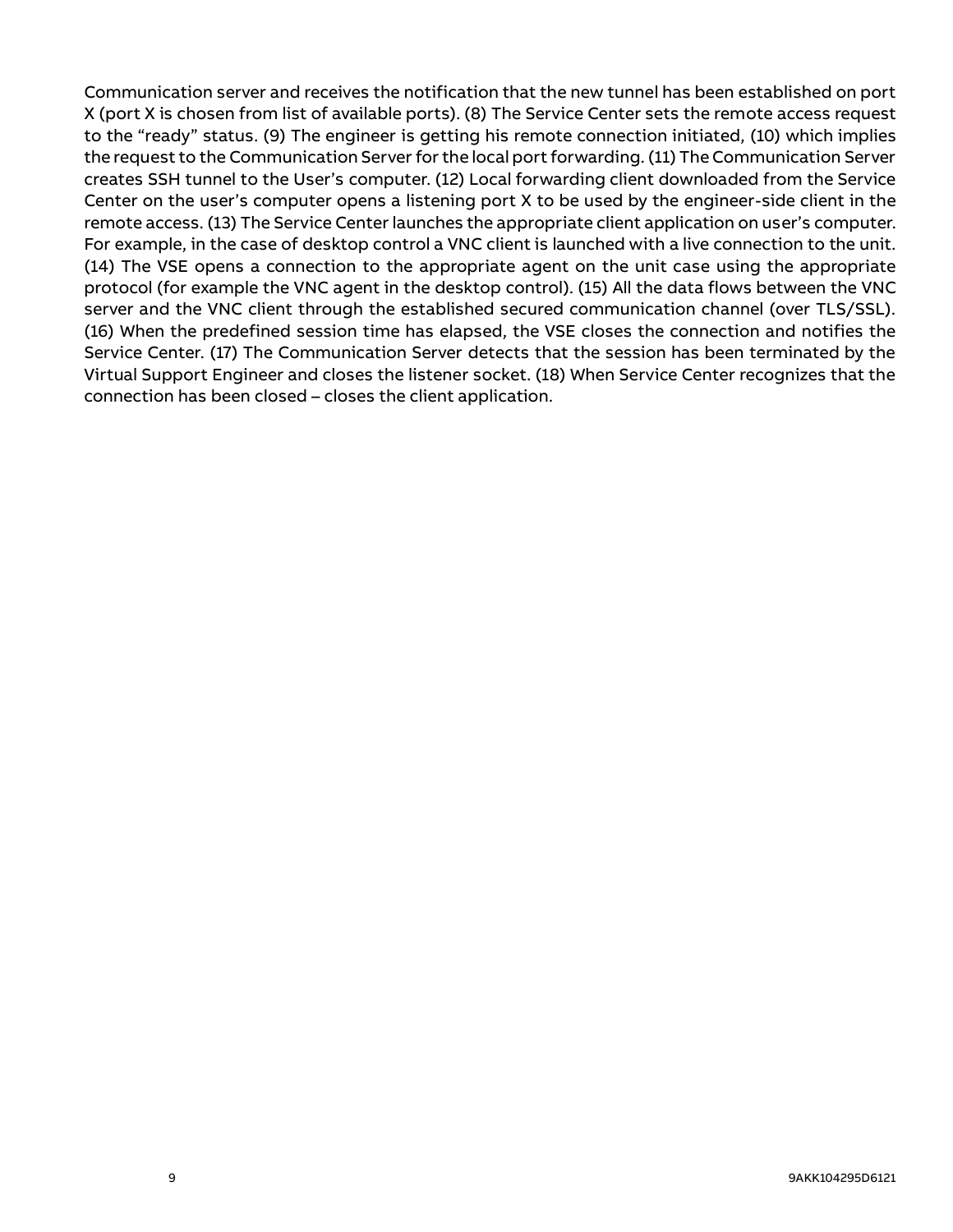## <span id="page-9-0"></span>**Security Configurations of the VSE**

The core component of the Remote Access Platform is the Virtual Support Engineer (VSE) - a small footprint Java application that is deployed at the customer site to monitor and maintain availability and health of ABB software and/or hardware 24/7. This Virtual Support Engineer is the hub of RAP executing all necessary support commands and communication from the supported customer site to the support provider.

The Virtual Support Engineer's security settings are completely controlled by the end customer's IT management at the customer site at which it resides. It is ABB's end customer who is granted control to set the security policies and communications to the remote support process. The Virtual Support Engineer checks the Communication Server situated at ABB to receive updated instructions for the automated support functions it must execute. For an automated self-healing action, the Virtual Support Engineer will establish a remote access session directly to the device it supports.

#### <span id="page-9-1"></span>**Communication Methods**

VSE can communicate to the Service Center using one of the communication methods:

- HTTPS encrypted connection via Communication Server (default option). Only this option allows Remote Access activities.
- Manual offline method. Data transfer between Service Center and VSE must be done manually (e.g., the use of USB).

Additionally, from the Control Panel in the VSE User interface – it can be switched to the offline mode. Then, no data is transferred to the Service Center.

#### <span id="page-9-2"></span>**Security Policy**

ABB gives the end customer full control over all communication between the onsite Virtual Support Engineer and the Communication Server, as well as, between the applications and devices which the Virtual Support Engineer monitors on the network. No matter whether these are simple Secure Shell sessions, desktop sharing activations, remote upgrades, or remote fixes, it is the end customer who determines the policies of the type of on-site actions that can occur. ABB is always reliant on their customer to authorize and allow any remote access session (automatically based on rules or manually for each individual session), and to set policies to control what information is accessible and which tasks can be performed by the Virtual Support Engineer. To determine these policies, the end customer can configure permissions in the Virtual Support Engineer which allow certain routines to run. These routines may require the Virtual Support Engineer to send the end customer's plant operator an email requesting permission to execute the requested task.

The VSE UI enables VSE administrator to define permissions and actions that are conditioned by rules. Each task performed by VSE on the request from Service Center can be given one of the following permission statuses:

- **Allowed.**
- $\Theta$  Forbidden,
- **Ell** Requires approval.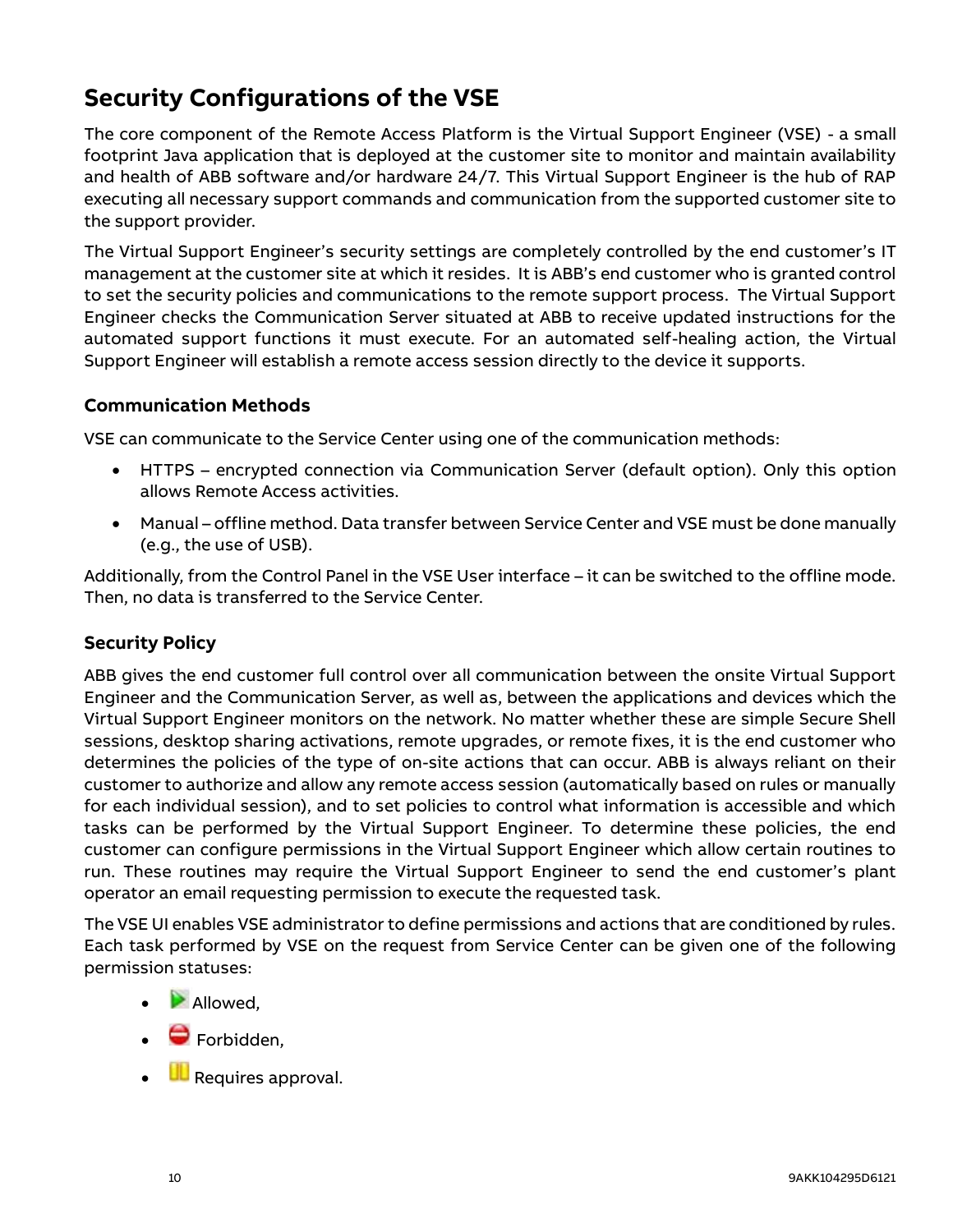The Monitored Security Policy screen displays a list of policy rules currently defined in the system in the order in which they are handled by VSE. The top line displays the rule with the highest priority. The list continues in descending order. VSE allows the administrator to change the priority of an existing policy rule.

|                               | <b>Monitored Security Policy</b> |                     |                 |             |  |  |  |  |
|-------------------------------|----------------------------------|---------------------|-----------------|-------------|--|--|--|--|
| Edit<br><b>Delete</b><br>New. |                                  |                     |                 |             |  |  |  |  |
|                               | Permission Action                |                     | Originator Name | Device Name |  |  |  |  |
| ◉                             |                                  | Product Line Update |                 |             |  |  |  |  |
| О                             | ⇔                                | Instant Command     |                 |             |  |  |  |  |
| O                             |                                  | Distribute Software |                 |             |  |  |  |  |
| O                             |                                  | Remote Access       |                 |             |  |  |  |  |
| O                             | ⊖                                | Remote Get File     |                 |             |  |  |  |  |
| ∩                             | m                                | Remote Send File    |                 |             |  |  |  |  |

**Local RAP permission settings**

The rules matching process is subject to two conditions:

- VSE processes the rules as they appear on the Monitored Security Policy screen in descending order.
- VSE exits the policy management routine immediately when it finds a rule which matches.

If no policy rules are defined, all pending (Remote Activities) will be assigned the state "Waiting for Approval". The VSE administrator must manually approve each remote activity individually.

#### <span id="page-10-0"></span>**Detailed log trails**

All data sent from or received by the Virtual Support Engineer are logged automatically and recorded in operational and audit logs. This makes it easy to view any past service event. As a remote support session is initiated, all data transfers are logged including the applications and devices involved, as well as, the usernames of support engineers to provide a detailed audit trail of information. Traceability is maintained on Service Center side and the VSE side. All remote secure shell sessions are automatically logged and stored for future reference. VNC sessions can be screen (video) - recorded and then the record is available on Service Center and the VSE.

The VSE Audit Log stores a list of all user-initiated activities performed at the VSE. These activities include configuration changes at the site. An audit message is written to the Audit Log of the VSE. The log is displayed as a table with the following columns:

- Severity
- User under what user the event was logged
- User Type (local or remote)
- Message the event message (like "Remote Connection to the device <device IP> has been established.")
- Time Generated when the event was generated
- Device IP (localhost for the VSE machine)
- Device name the name visible in the device list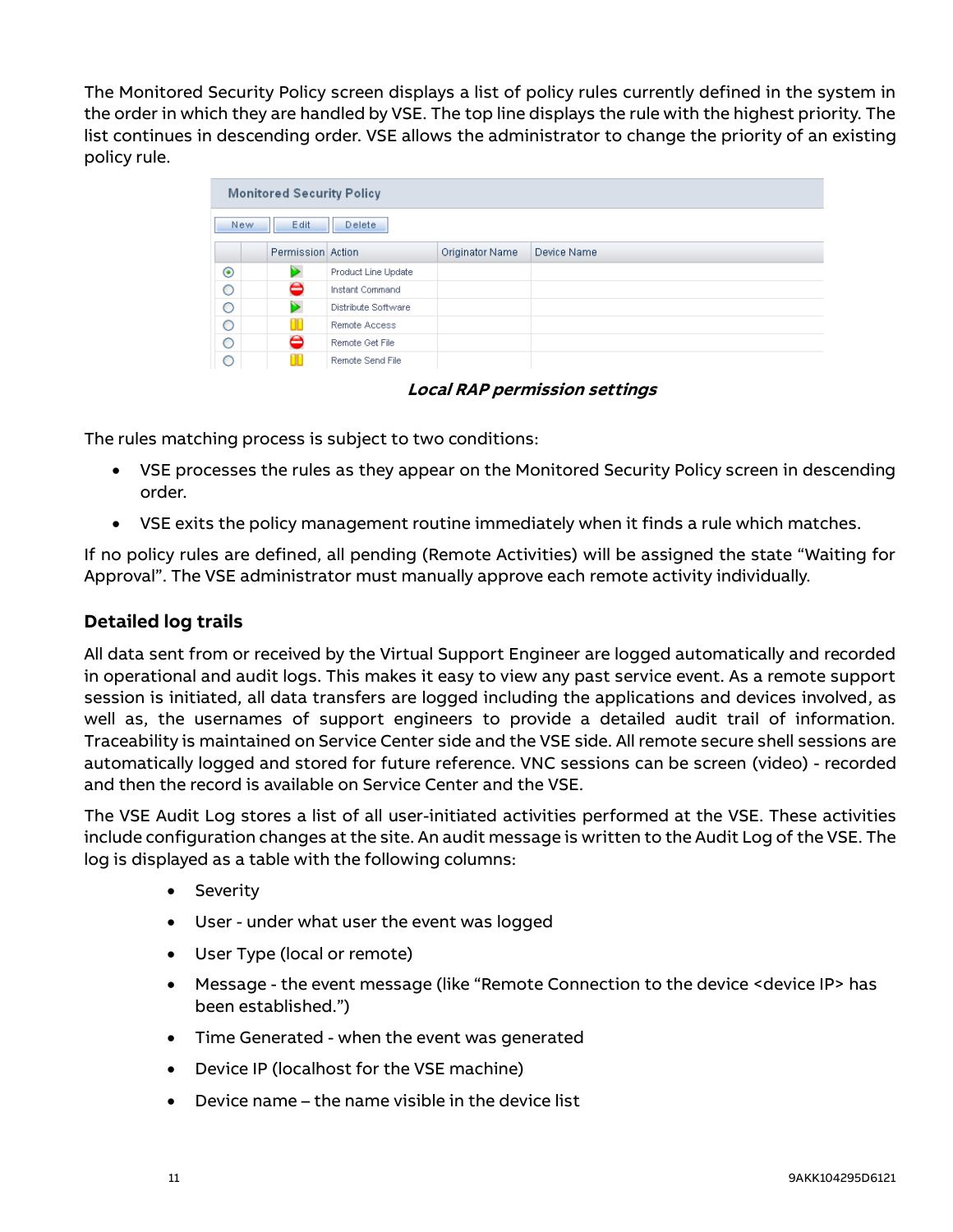Similar entries can be found in the Service Center audit log. Additionally, on both ends, there are logs devoted only to remote activities with the following columns:

- Status the status of the activity (Requested, Waiting for Approval, Executing, Finished)
- Submit/Arrival Date
- Last Status Change
- Submitted/ Requested by the username who created the remote activity
- Activity type and application used
- Brief
- Completed

#### <span id="page-11-0"></span>**Remote Connections management**

Each remote session may require approval from the VSE administrator depending on the security policy. Additionally, VNC sessions can be screen (video) - recorded and then the record is stored on both ends – on VSE as well as in the Service Center. VNC sessions can also be supervised by the VSE administrator, while the SSH sessions can be viewed during its execution time.

If required, each remote connection can be terminated by the VSE administrator without notifying the remote user. Then, the remote connection is terminated immediately. Termination of remote sessions is done via the VSE UI, which is accessible to all authenticated and authorized users on the same subnet as the VSE.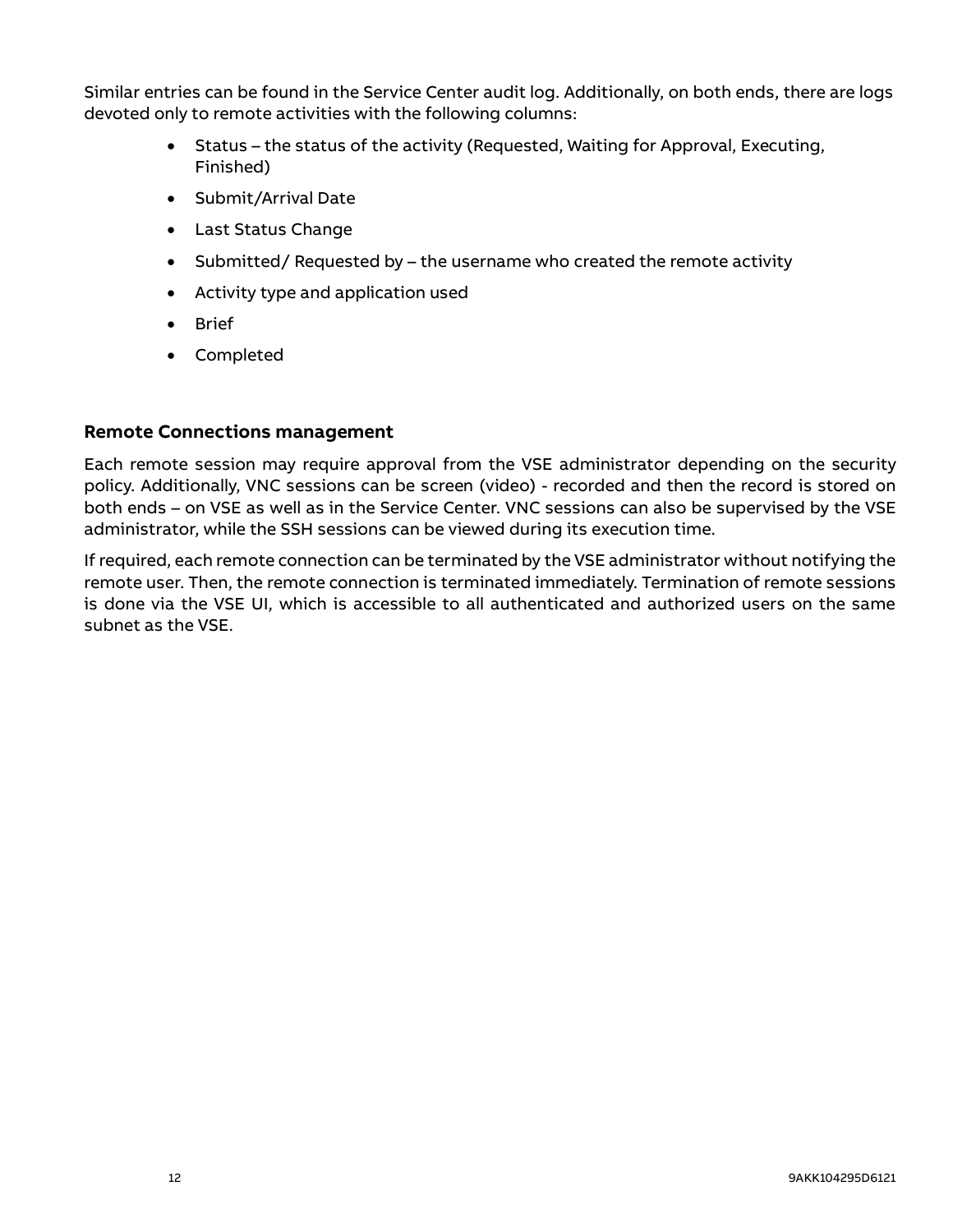### <span id="page-12-0"></span>**Connection to devices**

Each field device supported by the VSE is represented in the database as a specific instance of the Product Line to which the device belongs. After the Service Center administrator sends a Product Line for a supported family of devices to the VSE, a device can be created in the VSE. The device definition includes the device Unique ID, IP address or computer name, hardware model, and software version. The device definition also includes the communication protocol settings.

#### <span id="page-12-1"></span>**Protocol settings**

The protocol settings define how to communicate with the VSE for each protocol running on the device, including which ports to use for connecting to the device, and the required login parameters.

A choice of protocols VSE can work with:

- FTP (Secure FTP)
- SSH
- $\bullet$  TL1
- WMI
- DMI
- SNMP
- Proprietary

If a firewall resides between VSE and monitored devices, appropriate ports (depending on the Product Line settings) need to be open to enable the communication between VSE and the device. Additionally, to enable remote access via:

- WinTerm port 3389 and/ or VNC port 5900
- Remote Browser Depending on which port listens the remote application (installed on a device computer).
- SSH Port 22 needs to be open on that firewall.

#### <span id="page-12-2"></span>**Application confidentiality**

Upon deploying Virtual Support Engineer at the customer's sites, only the customer can set permissions for the devices, servers, and applications which the Virtual Support Engineer will monitor. These permissions provide username-password credentials for accessing the Virtual Support Engineer, as well as, each device and application that the Virtual Support Engineer will monitor. These credentials are never exposed to ABB and are encrypted before being stored on the Virtual Support Engineer.

Only the local authorized Virtual Support Engineer can communicate with devices on the monitored network. No device IP address is communicated during any remote access sessions.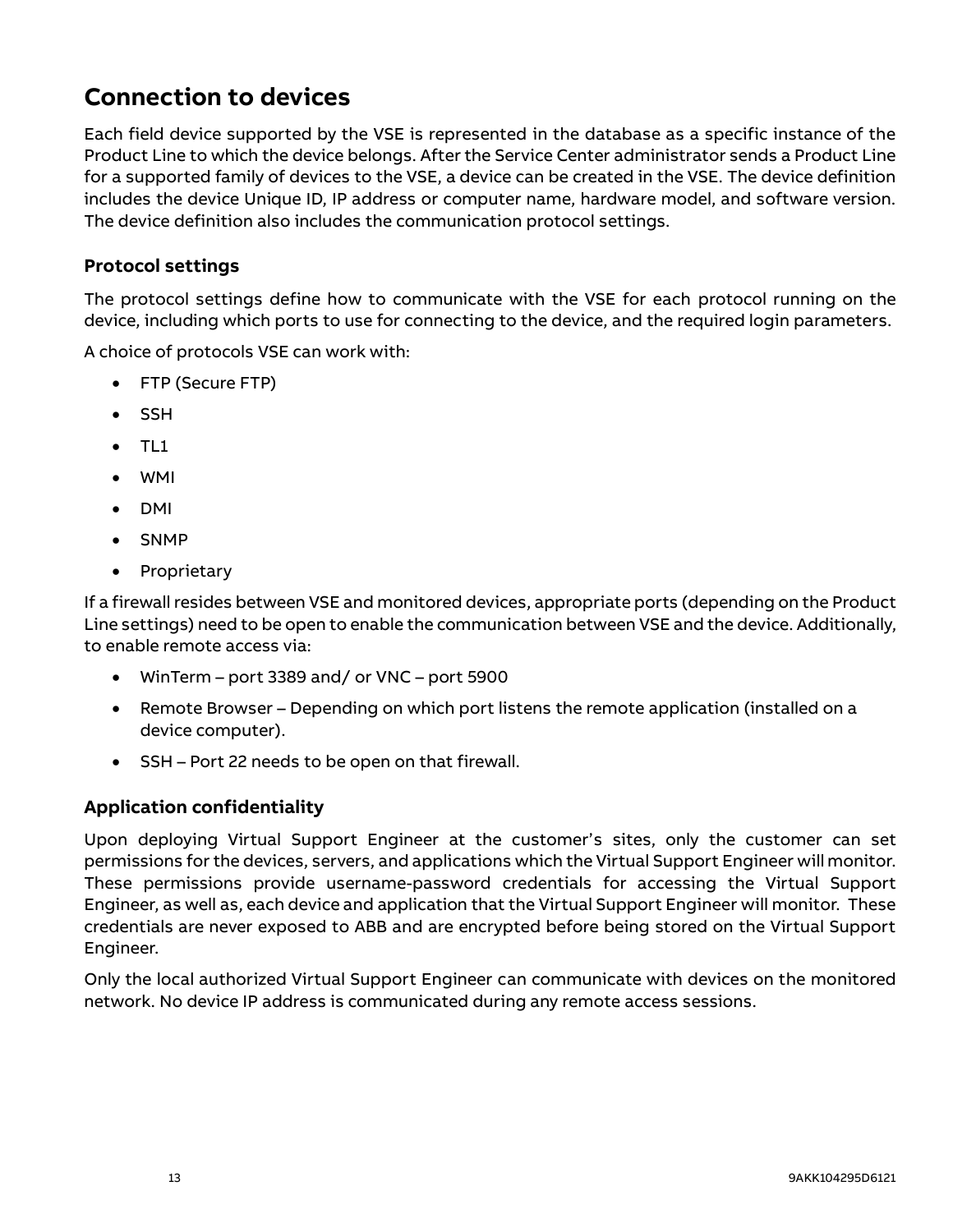## <span id="page-13-0"></span>**Frequently Asked Questions**

Q: What is the access control policy for the system?

A: RAP is based on the Least Privilege standard of practice.

Q: Who is the application owner (i.e. who can make the business decisions on who needs which level of access)?

A: Business decisions as to who needs which level of access are defined by Regional/Country RAP SCL Manager and/or by Local Group Administrators.

Q: What is the granularity of permissions that you need to be able to manage?

A: RAP Service Center (SC) is accessible by local BUs RAP Users. This access must be requested by the Regional RAP Managers or Local group Administrators. Permissions to access individual plants or to operate a specific command on a given asset are decided locally and dependent on BUs contracts signed with end customers. Connections from customer premises to RAP SC are also regulated by customers. Customers can deny or stop such connections at any time.

Q: Which levels of access are needed in the system?

A: ABB has RBAC in place. That means we split RAP ABB users into groups: Administrators, Group Administrators, Site Managers and Operators. And for each user the access to each remote access action can be granted/restricted.

Q: What changes to the firewall are needed to prepare the VSE installation on the site?

A: The best practice is to install VSE in the same subnet as the computers hosting the systems to be monitored (logical devices). Then, the only change will be needed on the firewalls routing the connection from the VSE computer to the Internet. Enable communication over port 443 to two predefined IP address - outbound only.

In the case when VSE is separated by the firewall from the logical devices, the standard set of ports includes 3389 (WinTerm) and/ or 5900 (VNC), 22 (SSH). The other ports to be opened depend on the kind of monitoring to be performed.

Q: What if ABB already has established remote service with a customer using dial-up and remote desktop software like PC Anywhere?

A: For customers that have dial-up remote service, we want to switch them over to ABB's Remote Access Platform. Usage of RAP makes it easier to manage sessions, log connections, provide secure connections, and perform data transfer. For instance, ABB can provide a video capture of any VNC remote desktop session and save it to a flash file. Additionally, a broadband connection via the Internet provides more accessibility by ABB and is a much faster interface.